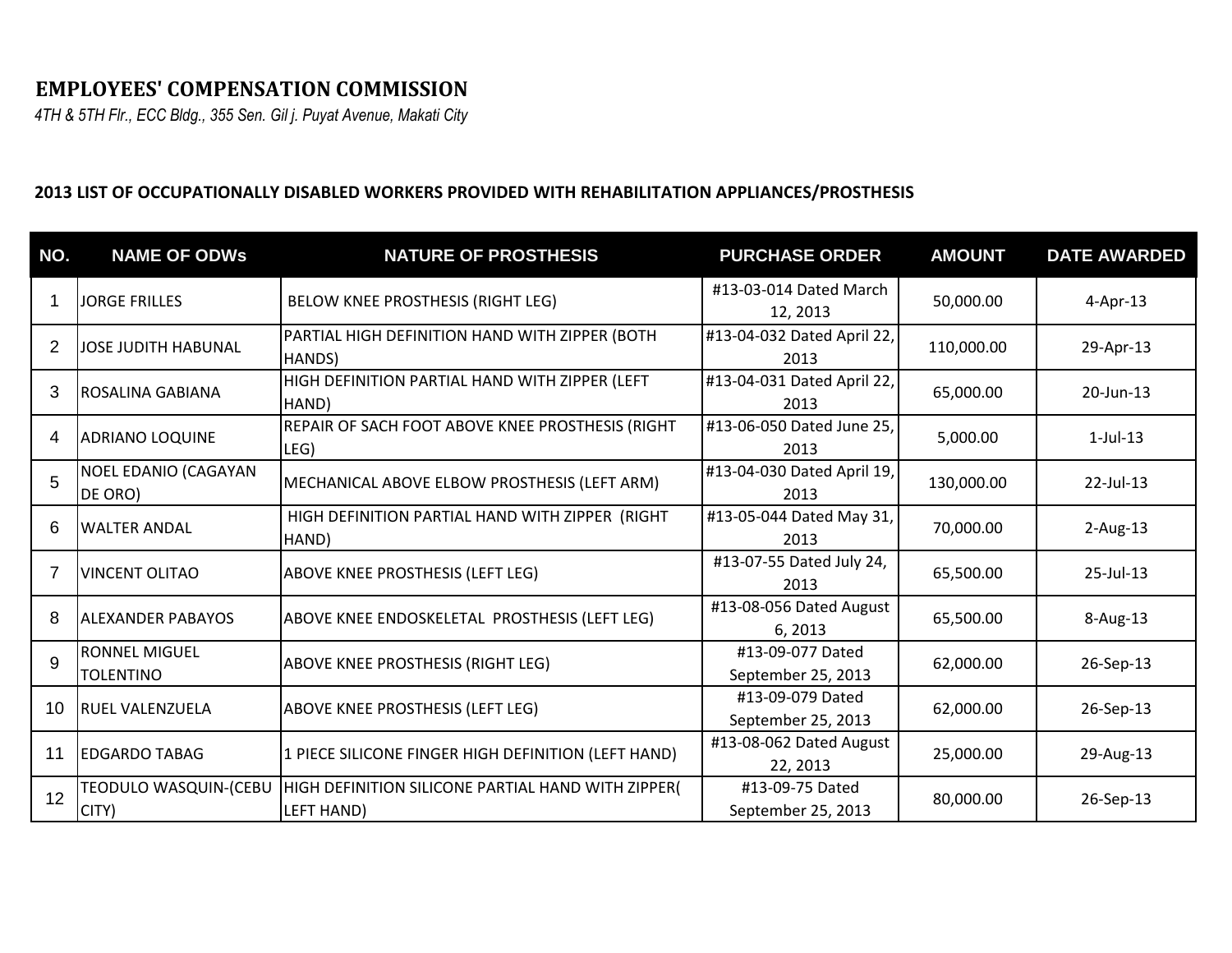| NO. | <b>NAME OF ODWs</b>                   | <b>NATURE OF PROSTHESIS</b>                                                      | <b>PURCHASE ORDER</b>                  | <b>AMOUNT</b> | <b>DATE AWARDED</b> |
|-----|---------------------------------------|----------------------------------------------------------------------------------|----------------------------------------|---------------|---------------------|
| 13  | MARK JIM EVANGELISTA-<br>(CEBU CITY)  | HIGH DEFINITION PARTIAL HAND WITH ZIPPER (RIGHT<br>HAND)                         | #13-09-074 Dated<br>September 25, 2013 | 80,000.00     | 26-Sep-13           |
| 14  | EDWIN O. LAVARES-<br>(CEBU CITY)      | CONVENTIONAL ABOVE ELBOW MECHANICAL HAND<br>PROSTHESIS ( LEFT ARM)               | #13-09-78 Dated<br>September 25, 2013  | 145,000.00    | 26-Sep-13           |
| 15  | <b>ORLANDO PICAL (CEBU</b><br>CITY)   | HIGH DEFINITION SILICONE PARTIAL HAND WITH ZIPPER<br>(RIGHT HAND)                | #13-09-76 Dated<br>September 25, 2013  | 80,000.00     | 26-Sep-13           |
| 16  | <b>RONNEL ROBLES</b>                  | WRIST DISARTICULATION COSMETIC HAND SILICONE<br><b>GLOVE ( LEFT HAND)</b>        | #13-11-100 Dated<br>November 7, 2013   | 90,000.00     | 30-Oct-13           |
| 17  | <b>DORENDO BANTING</b>                | HIGH DEFINITIO PARTIAL HAND WITH ZIPPER (RIGHT<br>HAND)                          | #13-10-093 Dated October<br>23, 2013   | 70,000.00     | 30-Oct-13           |
| 18  | JON-JON ANASAN (BAGUIO<br>CITY)       | 3 PIECES SILICONE FINGER RING, MIDDLE AND INDEX (LEFT<br>HAND)                   | #13-11-101 Dated<br>November 17, 2013  | 90,000.00     | $5-Dec-13$          |
| 19  | EUGENE LAMBINO (BAGUIO<br>CITY)       | ABOVE KNEE PROSTHESIS (LEFT LEG)                                                 | #13-10-098 Dated October<br>30, 2013   | 62,000.00     | 5-Dec-13            |
| 20  | <b>WILLIAM RIBON (BAGUIO</b><br>CITY) | HIGH DEFINITION SILICONE PARTIAL HAND WITH ZIPPER<br>MIDDLE RING(RIGHT HAND)     | #13-09-73 Dated<br>September 25, 2013  | 75,000.00     | 26-Sep-13           |
| 21  | DOMINGO S. GUIWED-<br>(BAGUIO CITY)   | HIGH DEFINITION SILICONE COSMETIC 2 FINGER MIDDLE<br>AND RING FINGER (LEFT HAND) | #13-09-72 Dated<br>September 25, 2013  | 60,000.00     | 26-Sep-13           |
| 22  | RICKSON LOTERTE                       | HIGH DEFINITION INDEX FINGER (LEFT HAND)                                         | #13-10-092 Dated October<br>23, 2013   | 25,000.00     | 30-Oct-13           |
| 23  | <b>CHRISTOPHER OLIQUINO</b>           | ABOVE KNEE ENDOSKELETAL (LEFT LEG)                                               | #13-08-059 Dated August<br>6,2013      | 65,500.00     | $6-Nov-13$          |
| 24  | NERMAL JACKSON                        | ABOVE KNEE PROSTHESIS (LEFT LEG)                                                 | #13-12-114 Dated<br>December 2, 2013   | 35,000.00     | 13-Dec-13           |
| 25  | <b>RUBEN GUTTIEREZ</b>                | BELOW KNEE PROSTHESIS (RIGHT LEG)                                                | #13-12-122 Dated<br>December 16, 2013  | 40,000.00     | 19-Dec-13           |
| 26  | <b>RODANTE MANANSALA</b>              | BELOW KNEE PROSTHESIS (RIGHT LEG)                                                | #13-12-115 Dated<br>December 2, 2013   | 40,000.00     | 20-Dec-13           |
| 27  | <b>ALFREDO GULFERIC</b>               | HIGH DEFINITION SILICONE (RIGHT FINGER)                                          | #13-11-112 Dated<br>November 25, 2013  | 90,000.00     | 19-Dec-13           |
| 28  | <b>ROBERTO QUINTIA</b>                | HIGH DEFINITION SILICONE (LEFT FINGER)                                           | #13-11-111 Dated<br>November 25, 2013  | 30,000.00     | 19-Dec-13           |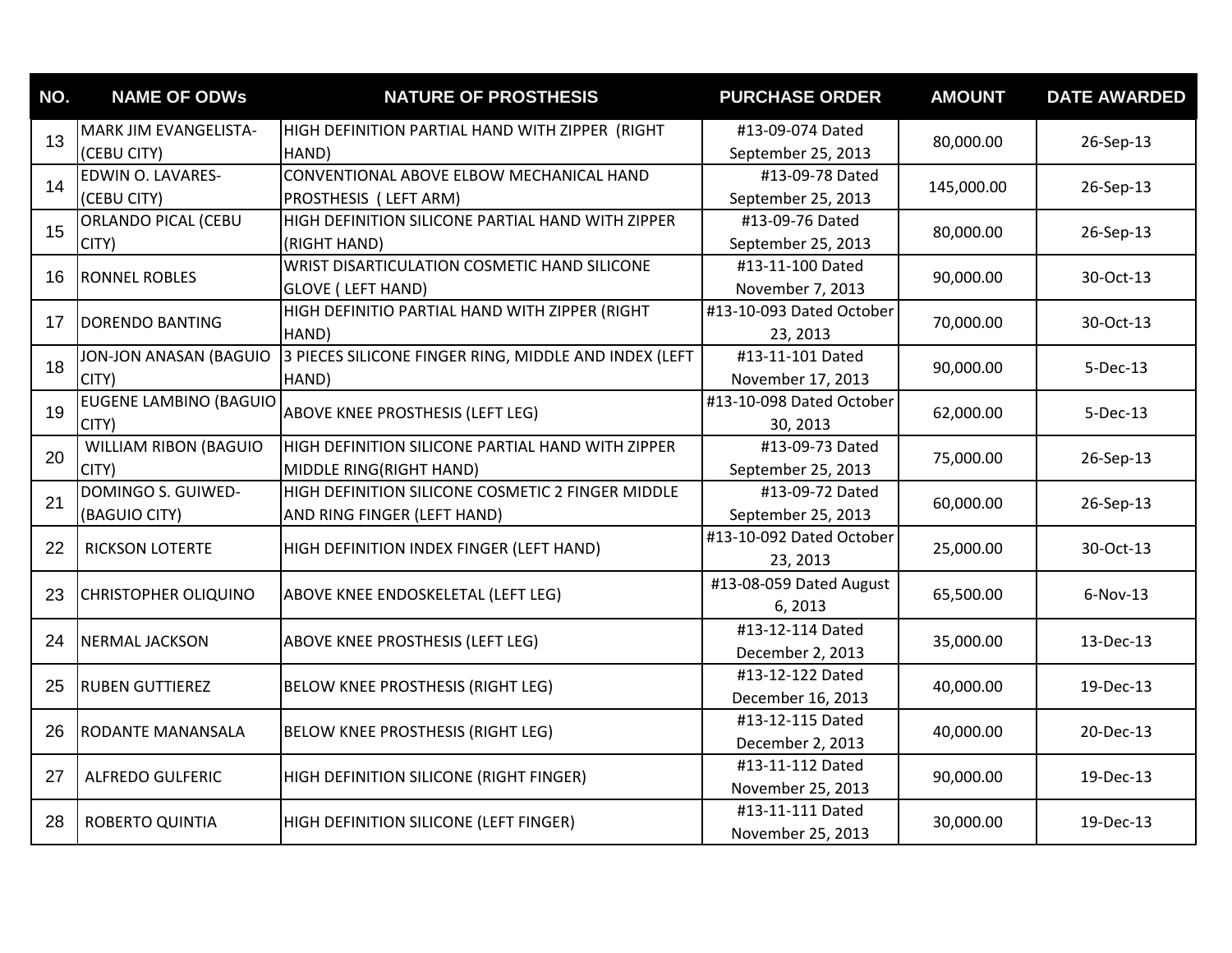| NO. | <b>NAME OF ODWS</b>                    | <b>NATURE OF PROSTHESIS</b>                              | <b>PURCHASE ORDER</b>                 | <b>AMOUNT</b> | <b>DATE AWARDED</b> |
|-----|----------------------------------------|----------------------------------------------------------|---------------------------------------|---------------|---------------------|
| 29  | <b>JOSEPH BUSITAN</b><br>(BAGUIO CITY) | <b>CANE</b>                                              | <b>FREE</b>                           |               | $5$ -Dec-13         |
| 30  | <b>JESUS BACOMO</b>                    | <b>11 PIECE HIGH DEFINITION SILICONE COSMETIC FINGER</b> | #13-11-102 Dated<br>November 7, 2013  | 30,000.00     | 27-Dec-13           |
| 31  | <b>JENNIFER SANTOS</b>                 | IHIGH DEFINITION SILICONE INDEX FINGER                   | #13-12-127 Dated<br>December 27, 2013 | 30,000.00     | 27-Dec-13           |

**Total Cost of Rehabilitation Appliances/ Prosthesis Php1,927,500.00** 

Prepared by:

ANICETA É. MISA **Nurse II** 

Checked by:

un MELBA Y. SACRO, M.D. Chief, WCPRD

Noted:

**BRNAWIS STEL Executive Director**